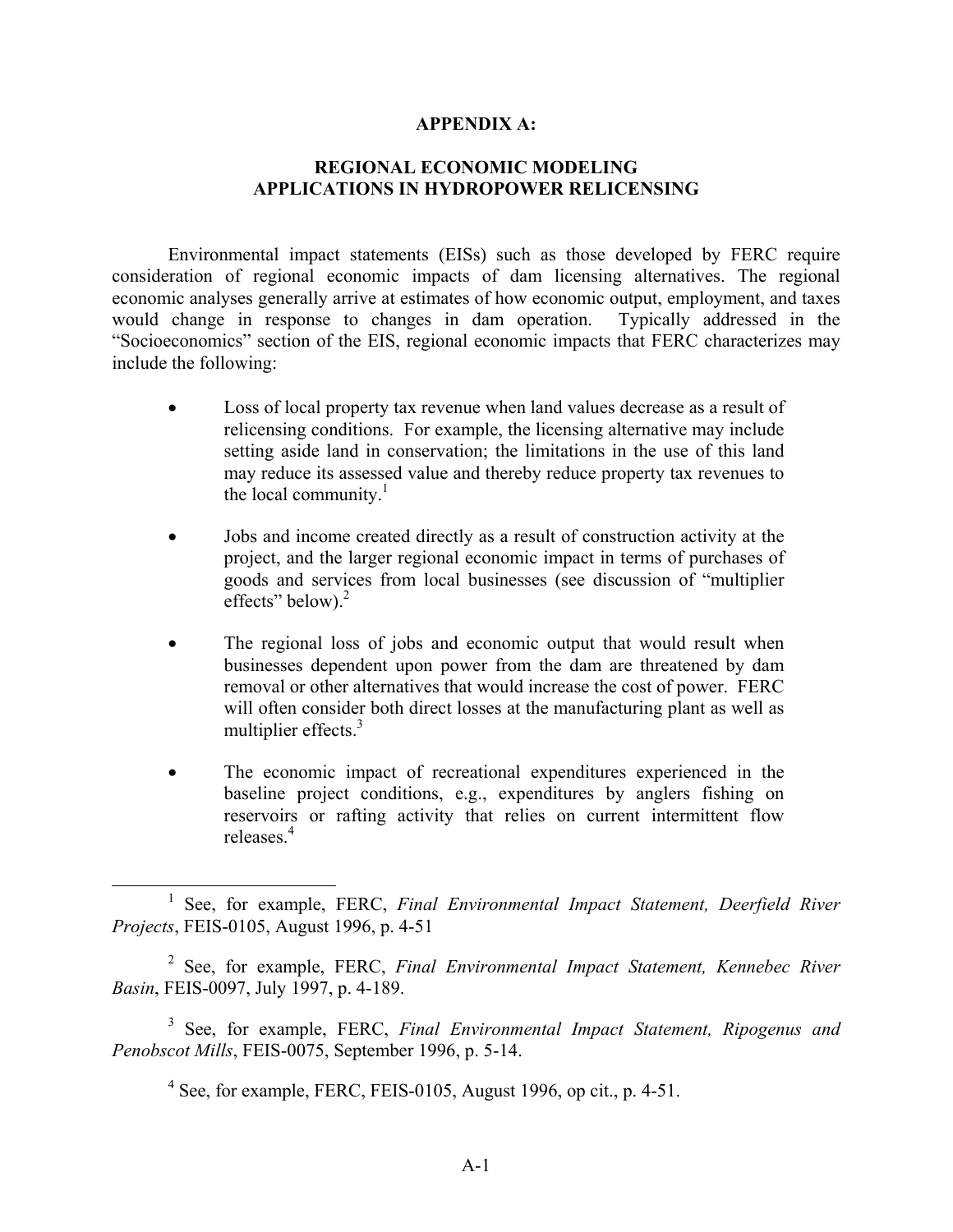# **APPENDIX B: ACRONYMS**

| <b>APEA</b> | Applicant prepared environmental assessment |
|-------------|---------------------------------------------|
| <b>BTU</b>  | British thermal unit                        |
| cfs         | Cubic foot per second                       |
| CV          | Contingent valuation                        |
| <b>DEIS</b> | Draft environmental impact statement        |
| <b>DOI</b>  | Department of the Interior                  |
| EA          | Environmental assessment                    |
| <b>ECPA</b> | <b>Electric Consumers Protection Act</b>    |
| <b>EIS</b>  | Environmental impact statement              |
| <b>FERC</b> | <b>Federal Energy Regulatory Commission</b> |
| <b>FPA</b>  | <b>Federal Power Act</b>                    |
| <b>FWS</b>  | Fish and Wildlife Service                   |
| <b>GWh</b>  | Gigawatt hour                               |
| kWh         | Kilowatt hour                               |
| <b>NEPA</b> | National Environmental Policy Act           |
| O&M         | Operation and maintenance                   |
| <b>OHL</b>  | Office of Hydropower Licensing              |
| <b>OMB</b>  | Office of Management and Budget             |
| <b>WACC</b> | Weighted average cost of capital            |
| WTP         | Willingness to pay                          |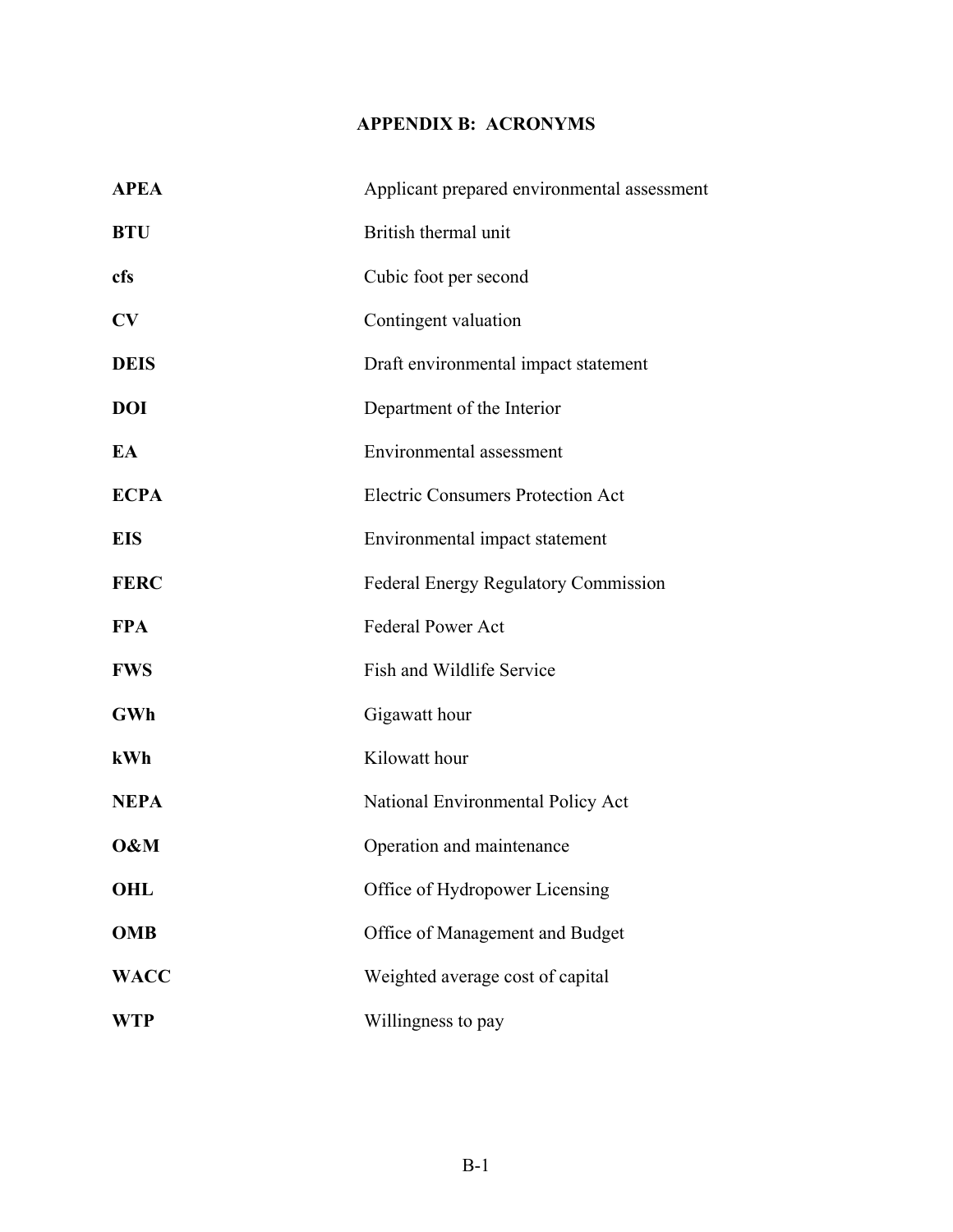FERC does not appear to have systematic rules regarding when certain regional economic analyses are performed. Often analyses are performed in response to concerns of key stakeholders such as the licensee, local landowners, and others who comment on the draft EIS.

The alternative economic methodology recommended in this report focuses on benefits and costs realized in a welfare economic framework, i.e., net changes in overall social welfare that occur under various dam licensing alternatives. By taking this perspective, we ensure that river resources are managed in the larger public interest as opposed to the more specialized economic interests of a single company or local community. The changes in output, employment, and tax revenue therefore have no direct relevance in an analysis of overall social welfare. Nonetheless, parties involved in relicensing may be interested in local economic effects, making it important for FWS and other intervenors to understand the fundamental elements of such analyses.

 The purpose of this appendix is to explain the type of modeling that analysts use in estimating the regional economic impacts of a measure such as a change in dam licensing. We then examine additional regional economic impact modeling that could be pursued to provide a more balanced picture of the effect of environmental enhancements that may be considered during relicensing.

## **REGIONAL ECONOMIC MODELING<sup>5</sup>**

Businesses both purchase output from and supply input to other businesses in a geographic region. As a result, when consumers purchase goods from a particular business, industries that supply goods or services to that business are also affected. For example, consider what happens when visitors to a reservoir recreational area purchase food and drink at dining establishments. A portion of the revenues from these purchases flows to food and beverage distributors, which in turn generates revenues to suppliers of raw materials (e.g., local farms or fishermen). An increase in food and drink sales induces increases in the output and employment of these secondary industries. Conversely, a decrease in food and drink sales results in a decline in regional output and employment greater than the direct losses within the food service sector. The goal of input/output modeling is to capture and quantify these interdependencies within the local economy.

Characterizing the complex linkages and interdependencies of a regional economy requires large amounts of data, carefully sorted and organized by industry. To simplify the analysis, industries that affect the economy in a similar manner are grouped into sectors. Sectors are then assembled in an *input/output matrix*, which enables tracking of flows of goods

 $\frac{1}{5}$  $5$  Material in this section is drawn from Unsworth, Robert E., Robert W. Patterson, and Douglas A. Rae, *An Economic Analysis of Piping Plover Recovery Activities on the Atlantic Coast*, prepared for U.S. Fish and Wildlife Service, prepared by Industrial Economics, Incorporated, May 1998.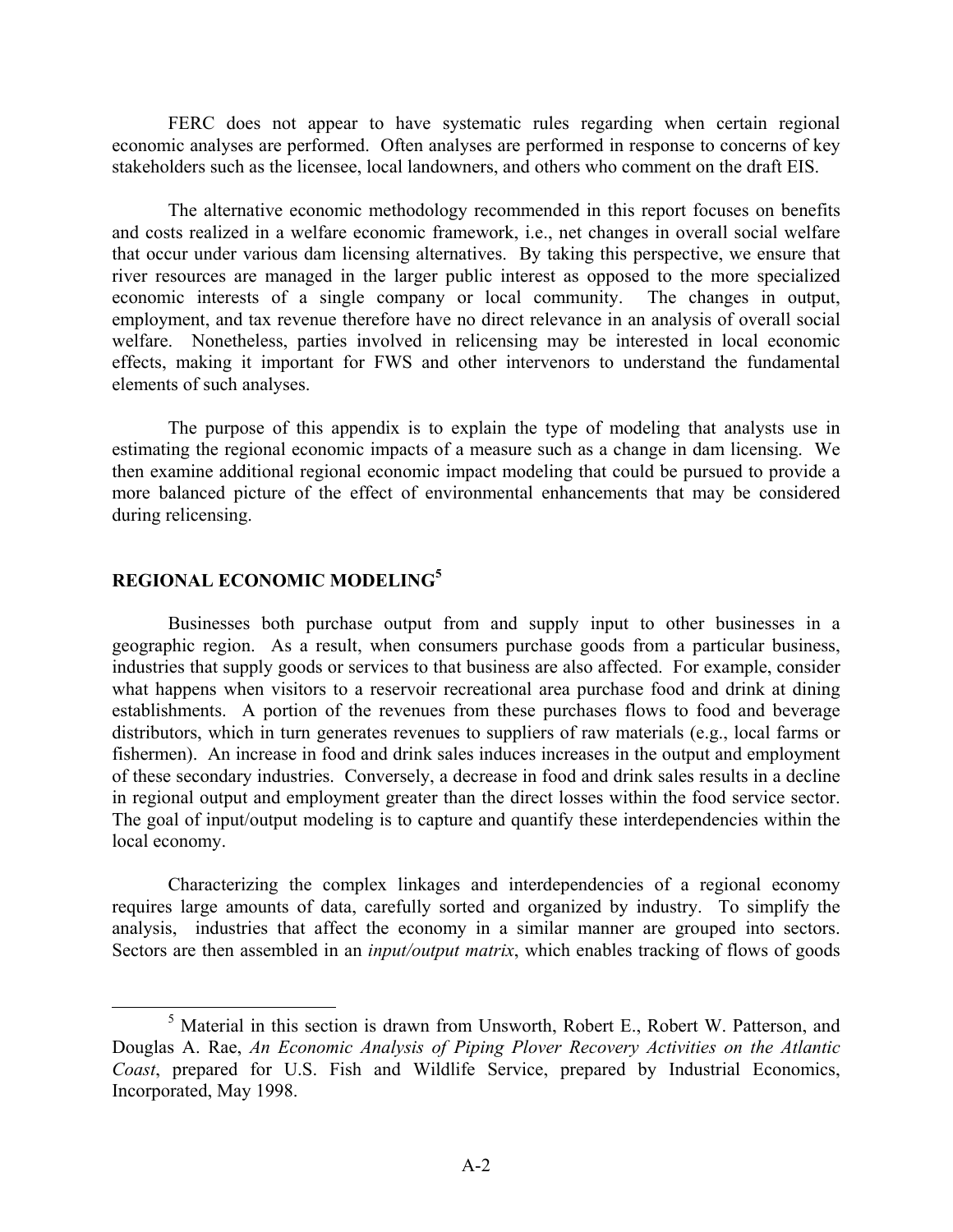and services. The matrix demonstrates how each sector's input needs are met by the outputs of all other sectors within a specified geographic area.

Manipulation of the input/output matrix generates a set of values known as *multipliers*, which further characterize the regional economy. Multipliers quantify the relationship between the demand for a given sector's output and the corresponding output required of the regional economy. As discussed previously, consumer expenditures have a proportionally larger stimulative effect on the local economy. Increased demand and spending in a given sector ripples through all other industries linked to that sector. Similarly, some of the additional income generated is spent on locally produced goods and services. These expenditures lead to further expenditures, and so on. This cycle does not, however, continue indefinitely. Some of the revenues may be saved, or otherwise expended outside of the local economy. Savings, taxes and expenditures outside of the local economy constitute "leakages", the culmination of which is a reduction of these expenditure cycles to zero.

The multiplier value captures the effects of changes in demand/expenditure in a given sector on the local economy. For example, an output multiplier of 1.7 associated with the food service sector implies that spending \$1 for food and drink generates \$1.70 in total output by the regional economy (i.e., the equipment manufacturers, raw materials suppliers and all other regional industries). As this example suggests, the regional economic effects of a given industry are proportional to the size of that industry's multiplier.

 An important aspect of regional economic modeling is the definition of the study area. Ideally, the area corresponds to the geographic extent of economic relationships through which proposed changes will travel. Such an area includes the actual site of the impact, the location of secondary industries, the residential location of the labor force and the appropriate pathways through which the goods and services flow. Economic data of this nature, however, are rarely available. In most analysis, therefore, county or state data are relied upon to approximate local economic areas.

### **POTENTIAL APPLICATIONS OF REGIONAL ECONOMIC MODELING IN RELICENSING**

 As noted, to the extent that regional economic modeling appears in FERC EISs, it is generally used to characterize the effect of power generation and other advantages of existing project resources. For example, regional economic modeling may be used to examine how regional output and employment would suffer if an industrial power user is forced to shut down or to estimate the effect of proposed construction activities at the project.

 The objective of the discussion below is to attune FWS staff to regional economic modeling applications that demonstrate the positive economic implications of license conditions that enhance natural resources. Two areas are likely to be most important from the perspective of FWS: (1) the impact of recreational expenditures; and (2) the impact of commercial fishing.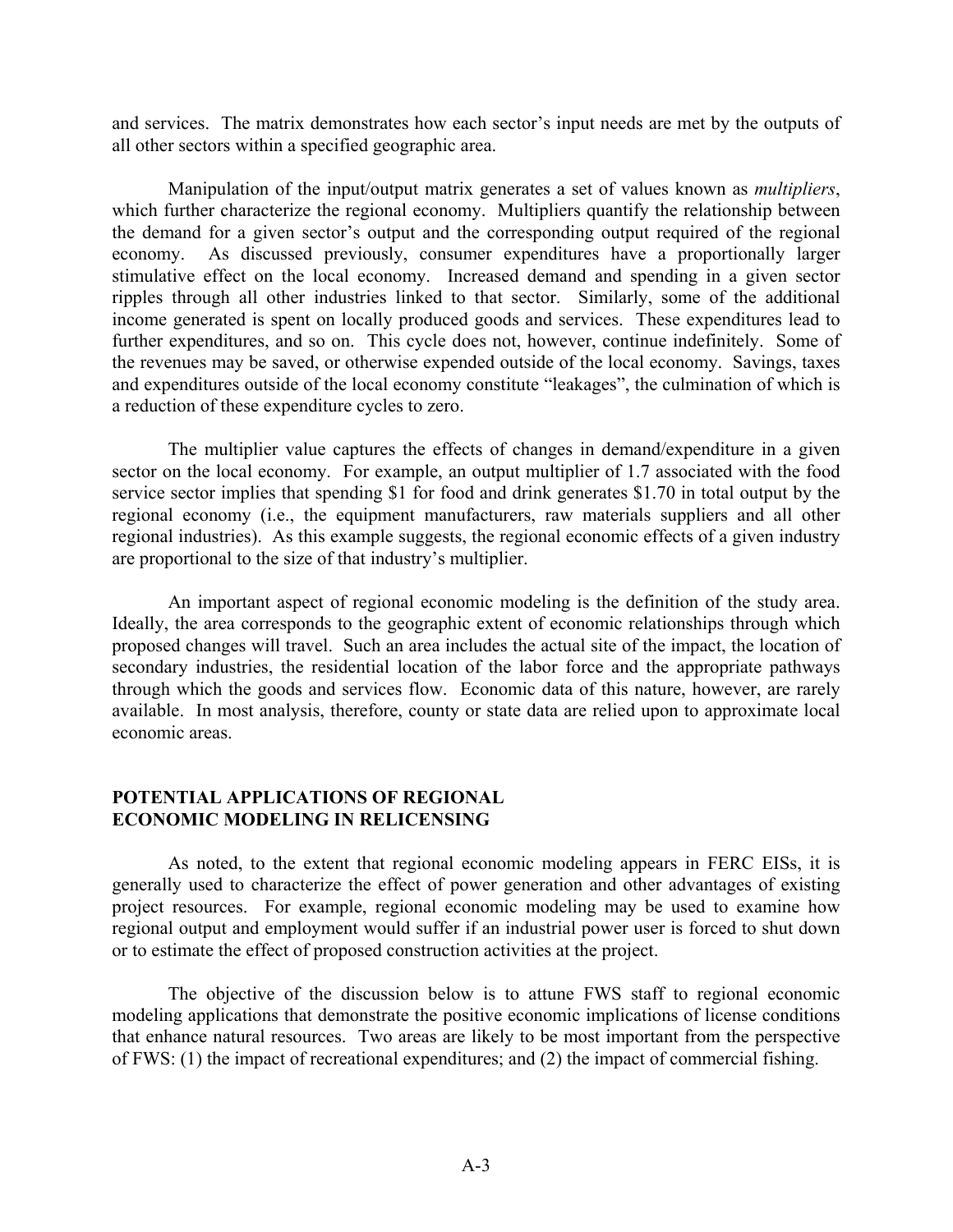A number of regional economic modeling systems exist. Below, we review how recreational expenditures and commercial fishing activity could be analyzed using one of these models, MicroIMPLAN (IMpact Analysis for PLANning).<sup>6</sup> Originally developed by the U.S. Forest Service, IMPLAN is used by many state and federal planning agencies to evaluate the economic impact of policy choices. The IMPLAN input/output matrix incorporates data from a number of federal and state entities, including the Bureau of Economic Analysis and the Bureau of Labor Statistics. It is important to note that while IMPLAN may differ from another input/output model in terms of the mechanics of usage, the concepts and objectives we discuss below are not dependent upon the specific model used in the analysis.

#### **Impact of Recreational Expenditures**

 As we have noted, many dam relicensing alternatives have the potential to enhance recreational use of river resources. Depending upon the magnitude of the potential effects, FWS or other intervenors may wish to examine regional economic impacts of expected increases in recreational activity. Specifically, expenditures by anglers and rafters may be beneficial to the regional economy in much the same way as power-related economic activity.

### **Recreational Fishing**

 When analyzed in a regional economic framework, the effects of increased recreational fishing can be significant. First, anglers may purchase recreation-related goods and services such as bait, lodging, food, and gasoline. The IMPLAN model allows the user to examine how expenditures from an increase (or decrease) in recreational fishing would ripple through the regional economy. That is, the model estimates the total change in key economic factors -- e.g., output and employment -- for a change in the level of recreational fishing activity.

 The key set of information needed to develop such an analysis is a breakdown of expenditures per unit (e.g., day or trip) of recreational fishing. An example of an expenditure profile is provided in Exhibit A-1. These expenditures can by multiplied by the change in the number of fishing days to estimate the change in total direct expenditures. One good source for expenditure information is the Fish and Wildlife Service's *National Survey of Fishing, Hunting, and Wildlife-Associated Recreation*, which provides average expenditure information for each state.<sup>7</sup> State fish and game departments also frequently develop similar studies of recreational expenditures.

#### **Exhibit A-1**

 <sup>6</sup> Another commonly used model is the Regional Input/Output Modeling System (RIMS).

<sup>7</sup> U.S. Fish and Wildlife Service, *1991 National Survey of Fishing, Hunting, and Wildlife-Associated Recreation*, 1993.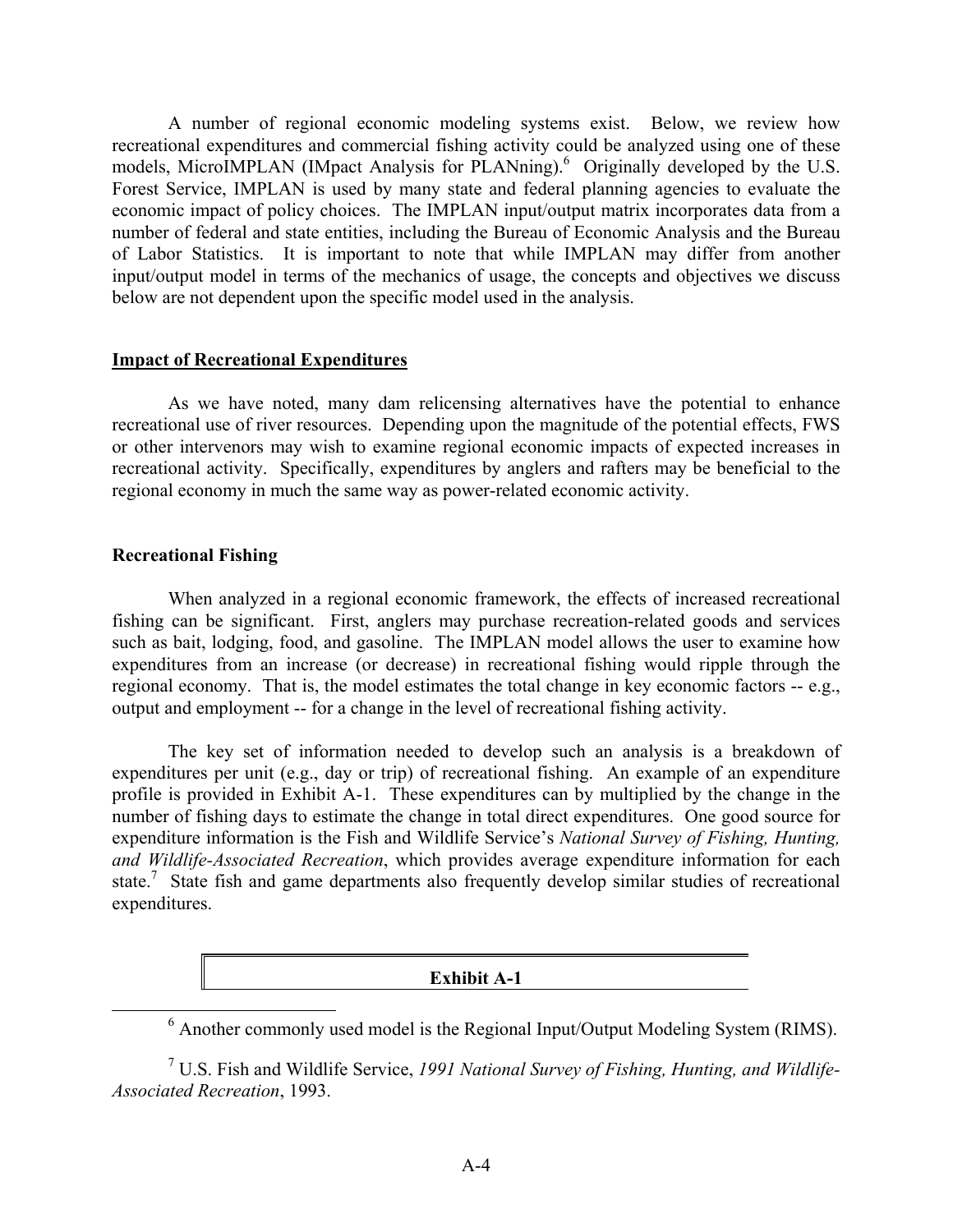| Category                     | <b>Expenditures per</b><br><b>Fishing Day</b> |
|------------------------------|-----------------------------------------------|
| Transportation including gas | \$10.54                                       |
| Lodging                      | \$3.30                                        |
| Food/drink at stores         | \$10.04                                       |
| Food/drink at restaurants    | \$4.02                                        |
| Guide and charter fees       | \$2.55                                        |
| Boat gas                     | \$2.59                                        |
| Equipment rental             | \$1.35                                        |
| Supplies and misc.           | \$5.46                                        |
| Other expenses               | \$2.30                                        |
| <b>TOTAL</b>                 | \$42.15                                       |

### **AVERAGE EXPENDITURES BY OREGON RECREATIONAL ANGLERS**

 The IMPLAN model accepts information on the change in recreational days and the expenditures associated with this activity. By examining how expenditures in the different sectors (e.g., lodging, grocery stores and restaurants, transportation) ripple through the regional economy, IMPLAN provides an estimate of the total economic activity associated with the change in fishing levels. Specifically, the model estimates the change in output, employment, income, and other indicators.

 To illustrate, consider a hypothetical situation where relicensing conditions for a dam in Oregon are expected to create 1,000 new days of recreational fishing. Using IMPLAN and the expenditure profile data from Exhibit A-1, the regional economic benefits could be characterized as shown in Exhibit A-2. The additional fishing activity would create about \$42,000 in direct expenditures. The multiplier effect results in a change in output from all sectors of the economy totaling about \$97,000. This implies an output multiplier of 2.3 (i.e., the total impact on output is 2.3 times the direct increase in expenditures). The output increase would produce roughly two new jobs statewide.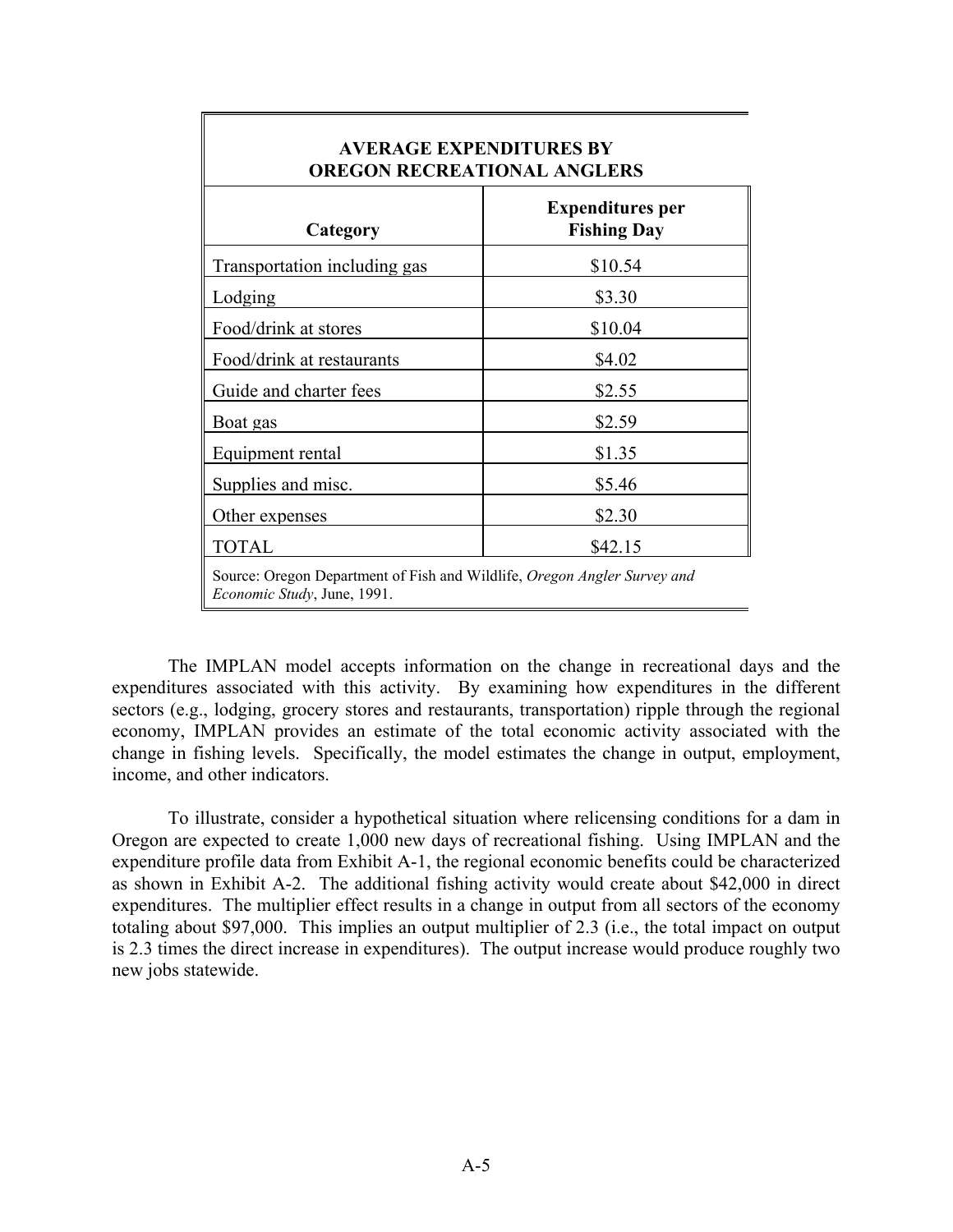| <b>Exhibit A-2</b>                                                                                                |                     |                     |                       |  |
|-------------------------------------------------------------------------------------------------------------------|---------------------|---------------------|-----------------------|--|
| SUMMARY OF STATEWIDE ECONOMIC IMPACT OF<br><b>INCREASED RECREATIONAL ANGLING IN OREGON</b>                        |                     |                     |                       |  |
| Increase in                                                                                                       | <b>Direct</b>       | <b>Impact on</b>    | <b>Employment</b>     |  |
| <b>Fishing Days</b>                                                                                               | <b>Expenditures</b> | <b>Total Output</b> | <b>Effects (Jobs)</b> |  |
| 1,000                                                                                                             | \$42,150            | \$96,945            | 1.97                  |  |
| Source: IEc analysis using IMPLAN. Adapted from U.S. Environmental Protection Agency, Costs and Benefits of       |                     |                     |                       |  |
| <i>Water Quality Improvements in Oregon's Willamette Valley</i> , prepared by Industrial Economics, Incorporated, |                     |                     |                       |  |
| December 1997.                                                                                                    |                     |                     |                       |  |

### **Recreational Rafting**

 Changes in recreational rafting opportunities can be assessed in much the same way as recreational fishing; i.e., expenditures per day or trip are multiplied by the change in activity and the overall impact on the regional economy estimated. Expenditure profiles are somewhat more difficult to obtain for rafting than for fishing. The best option is to seek out previous recreational rafting studies for the river or geographic region in question.

 Past studies have used IMPLAN to estimate the economic impact of rafting around dams. For example, Douglas and Harpman used IMPLAN to estimate the employment effects of expenditures on recreational trips to the Colorado River near Glen Canyon Dam.<sup>8</sup> The study first assembled participation data on day-use rafters, private whitewater rafters, commercial whitewater rafters, and anglers using the Lee's Ferry site on the Colorado. Using the IMPLAN model, the authors combined these data with expenditure profiles for each activity and estimated the impact on the larger regional economy. The study found that 586 local jobs are created as a result of recreational expenditures. The authors use the results to demonstrate that: (1) by stabilizing flow, the Glen Canyon Dam enables recreation that is important to the regional economy; and (2) recreational activity is relatively labor intensive and can therefore be important to regional employment levels.

### **Commercial Fishing**

 Regional economic models such as IMPLAN can also be used to evaluate how changes in the output of key commercial industries affect the regional economy. As noted, in the context of relicensing, FERC has presented regional economic impact results in characterizing the importance of industries (e.g., paper plants) dependent upon the hydropower project in question.

 <sup>8</sup> Douglas, Aaron J., and David A. Harpman, "Estimating Recreation Employment Effects with IMPLAN for the Glen Canyon Dam Region," *Journal of Environmental Management*, Vol. 44, 1995, pp. 233-247.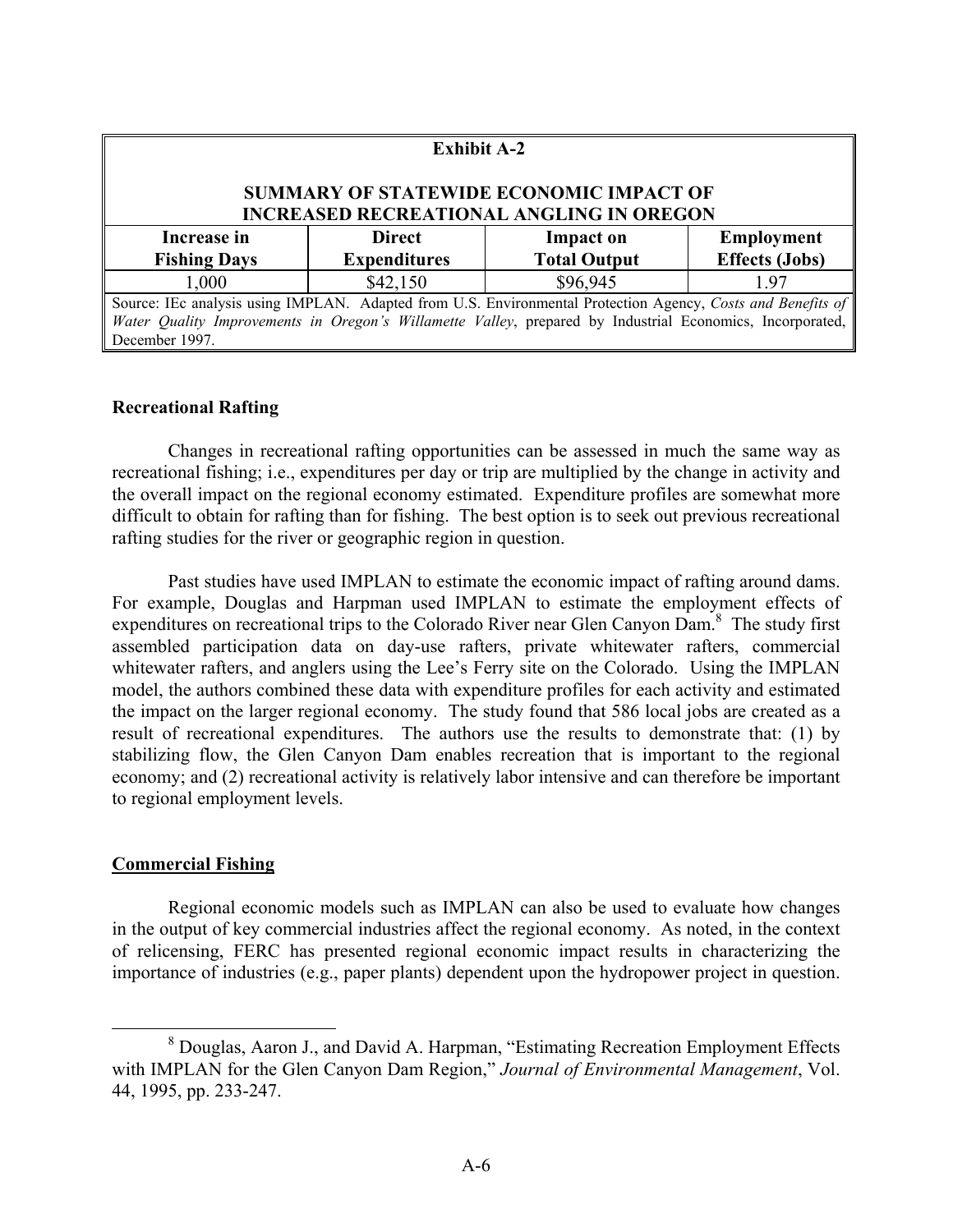Parties examining licensing alternatives may also wish to use such modeling to characterize the effect of alternatives that enhance natural resources important to commercial industries.

Most notably, effects on commercial fishing may be important if the affected fishery supports anadromous fish or other commercial species. Because commercial fishing supports an extensive market of processors, wholesalers, and retailers, the magnitude of the effect on regional economies (i.e., the multiplier) can be significant.

The most challenging aspect of assessing the regional economic impact of changes in commercial fishing is estimation of how commercial catch will change as a result of the improvement in the fishery. Analyses produced for the EIS frequently estimate total changes in fish stocks for a given licensing alternative. These changes must be combined with information on catch ratios (i.e., the portion of added fish that are caught) as well as data on average fish size to estimate the change in total pounds landed. $9$ 

Once the analyst estimates the change in fish landings, per-pound ex-vessel price data (available from NMFS) can be used to estimate the value of the catch change. IMPLAN uses this estimate of the increase in output in commercial fishing as the basis for estimating the total regional economic impact of this output change. The change in output in this one sector influences output in a variety of other sectors such as ice manufacturing, fish processing, and boat repair. The final IMPLAN results show how the change in commercial fishing output changes the total output, employment, income, and other economic factors in the region. Such information may be useful in characterizing the practical benefits of licensing alternatives that enhance commercial fisheries.

 <sup>9</sup> <sup>9</sup> See Meyer Resources, *An Analysis of FERC/DEIS-0103 - Condit Hydroelectric Project - FERC 2342-005 Washington*, developed for American Rivers and the Yakima Indian Nation, February 1996.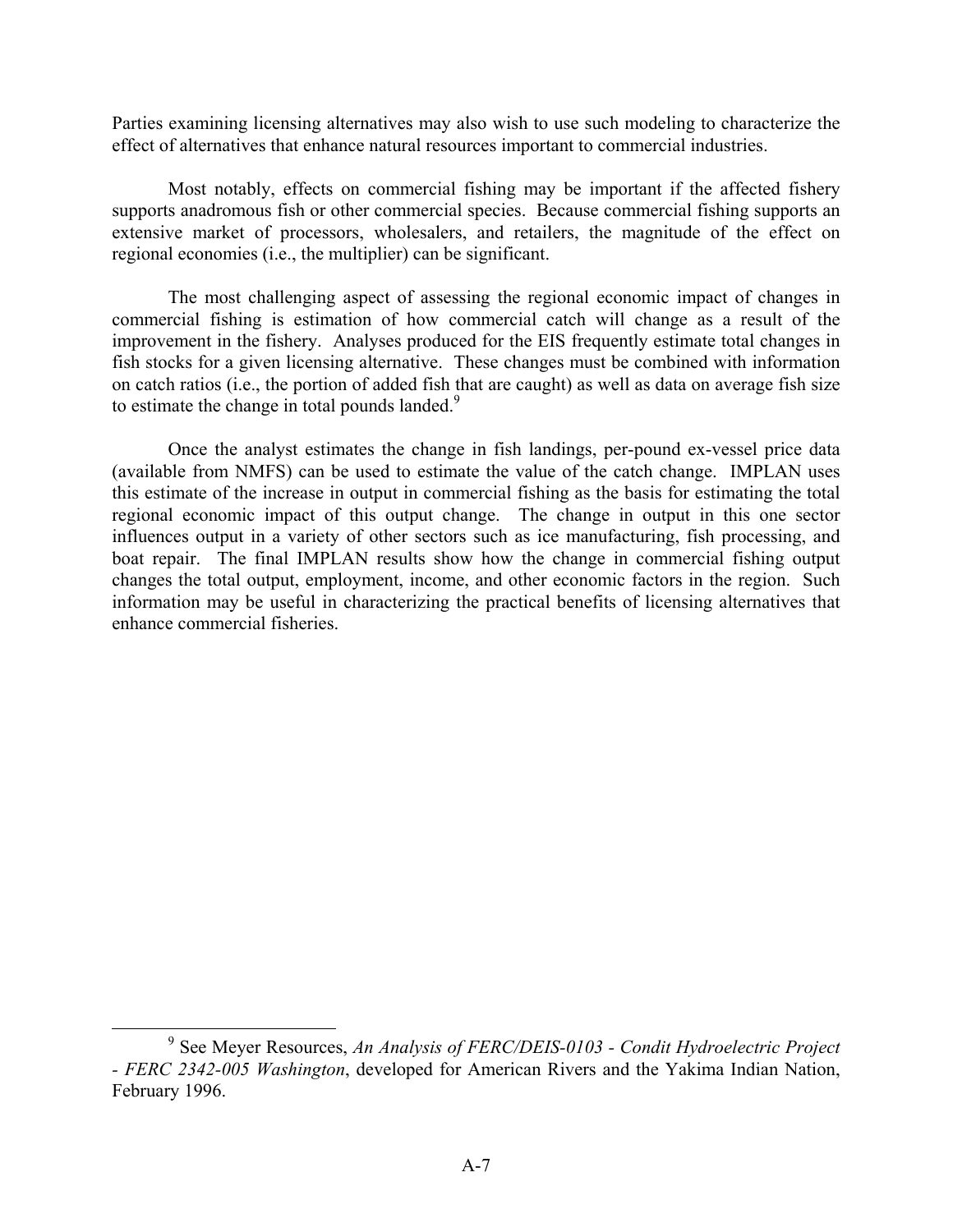# **APPENDIX C: GLOSSARY**

| <b>Baseline</b>             | A baseline is a scenario or reference point against which other<br>options or alternatives are compared. FERC has established<br>that the appropriate baseline to use in relicensing proceedings<br>is the current operation of the project under its existing license<br>and the current waterway environment. This is referred to as<br>the "no-action" alternative. To evaluate competing uses of a<br>waterway, FERC compares each proposed relicensing<br>alternative with the baseline "no-action" alternative.                                                                                                                                                                                                                      |
|-----------------------------|--------------------------------------------------------------------------------------------------------------------------------------------------------------------------------------------------------------------------------------------------------------------------------------------------------------------------------------------------------------------------------------------------------------------------------------------------------------------------------------------------------------------------------------------------------------------------------------------------------------------------------------------------------------------------------------------------------------------------------------------|
| <b>Benefits transfer</b>    | Benefits transfer involves the application of value estimates,<br>functions, data, and/or models from existing studies to estimate<br>benefits associated with the resource under consideration. This<br>approach is considered a "secondary" valuation methodology,<br>since it does not require primary data gathering (e.g., surveys)<br>or other primary economic research.                                                                                                                                                                                                                                                                                                                                                            |
| <b>Consumer surplus</b>     | The concept of consumer surplus is based on the principle that<br>some consumers benefit at current prices because they are able<br>to purchase goods (or services) at a price that is less than their<br>total willingness to pay for the good. Resource economists<br>generally rely on consumer surplus as a measure of overall<br>changes in economic welfare.                                                                                                                                                                                                                                                                                                                                                                         |
| <b>Contingent valuation</b> | The contingent valuation method uses survey techniques to<br>directly elicit information on individuals' willingness to pay<br>for goods that are not commonly traded in markets, such as<br>natural resources and the services they provide. Contingent<br>valuation is the predominant type of stated preference<br>technique used to value non-market goods and services.                                                                                                                                                                                                                                                                                                                                                               |
| <b>Dependable capacity</b>  | Dependable capacity refers to the power a project can reliably<br>be expected to generate during future periods of peak energy<br>demand, such as the afternoon of a hot summer day. For a<br>hydroelectric project, capacity is constrained by the amount of<br>water that can be run through the project to generate power.<br>Through contractual agreements, projects get paid a fixed<br>amount for their dependable capacity (i.e., capacity values do<br>not fluctuate with hour-to-hour changes in supply and<br>demand). In contrast, energy values are variable (i.e., they rise<br>and fall with changes in supply and demand). In FERC's<br>analysis, energy values reflect the average hourly energy value<br>of the project. |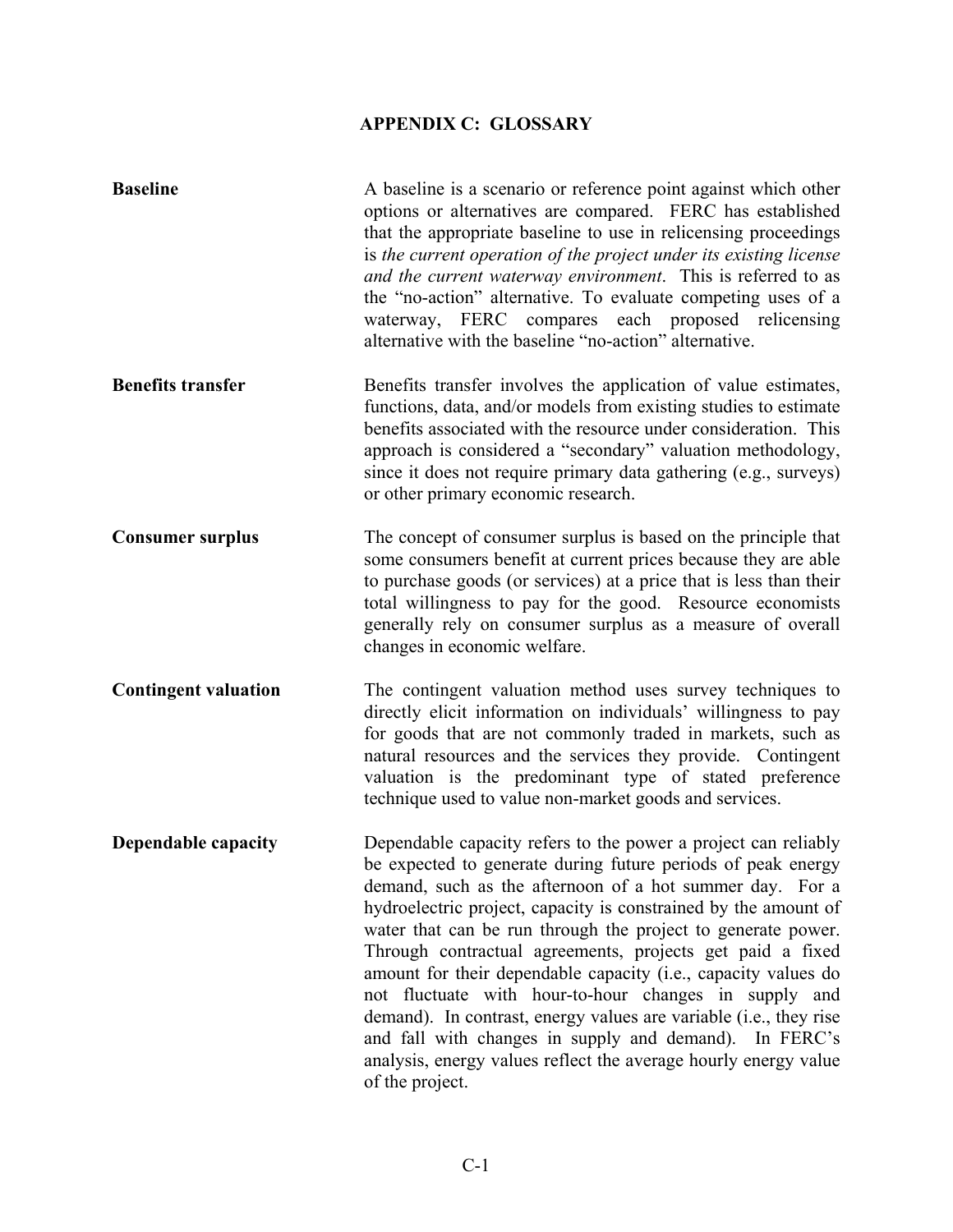- **Developmental values** These values are associated with project benefits such as power generation, water supply, flood control, irrigation, and river navigation.
- **Discount rate** A discount rate is commonly applied in financial analysis because it provides a means for converting future costs and benefits into present value dollar amounts (i.e., their worth today). The principle behind discounting is the "time value of money" -- i.e., a dollar paid today is worth more than a dollar paid a year into the future because the person holding the dollar can invest it and earn a return. Because the costs and benefits of relicensing alternatives may occur at different times during the 30-year period of analysis, FERC discounts future costs and benefits to their "present value" to make relicensing alternatives comparable.
- **Environmental measures** Throughout this report, "environmental measures" refers to actions that would protect, mitigate damages to, and/or enhance the environment.
- **Externality** An externality is a side effect borne by parties not directly involved in (i.e., external to) an activity or market exchange. For example, combustion generators may impose air pollution externalities on the surrounding population.
- Least cost thermal alternative The "most likely thermal alternative" approach is the method most commonly used by FERC to estimate gross power benefits. Under this method, FERC decides which thermal unit (or units) would most likely replace the power currently generated by the applicant's hydropower project. To identify this alternative source, FERC considers the specifics of the hydropower project and circumstances in the regional power market.
- Levelizing Levelizing is similar to creating an annuity, in that it creates a level stream of equal dollar payments that lasts for a fixed period of time. After discounting, FERC levelizes the present value sums to establish equal net benefit amounts for each year of a relicensing alternative. This allows alternatives to be compared on an annual basis.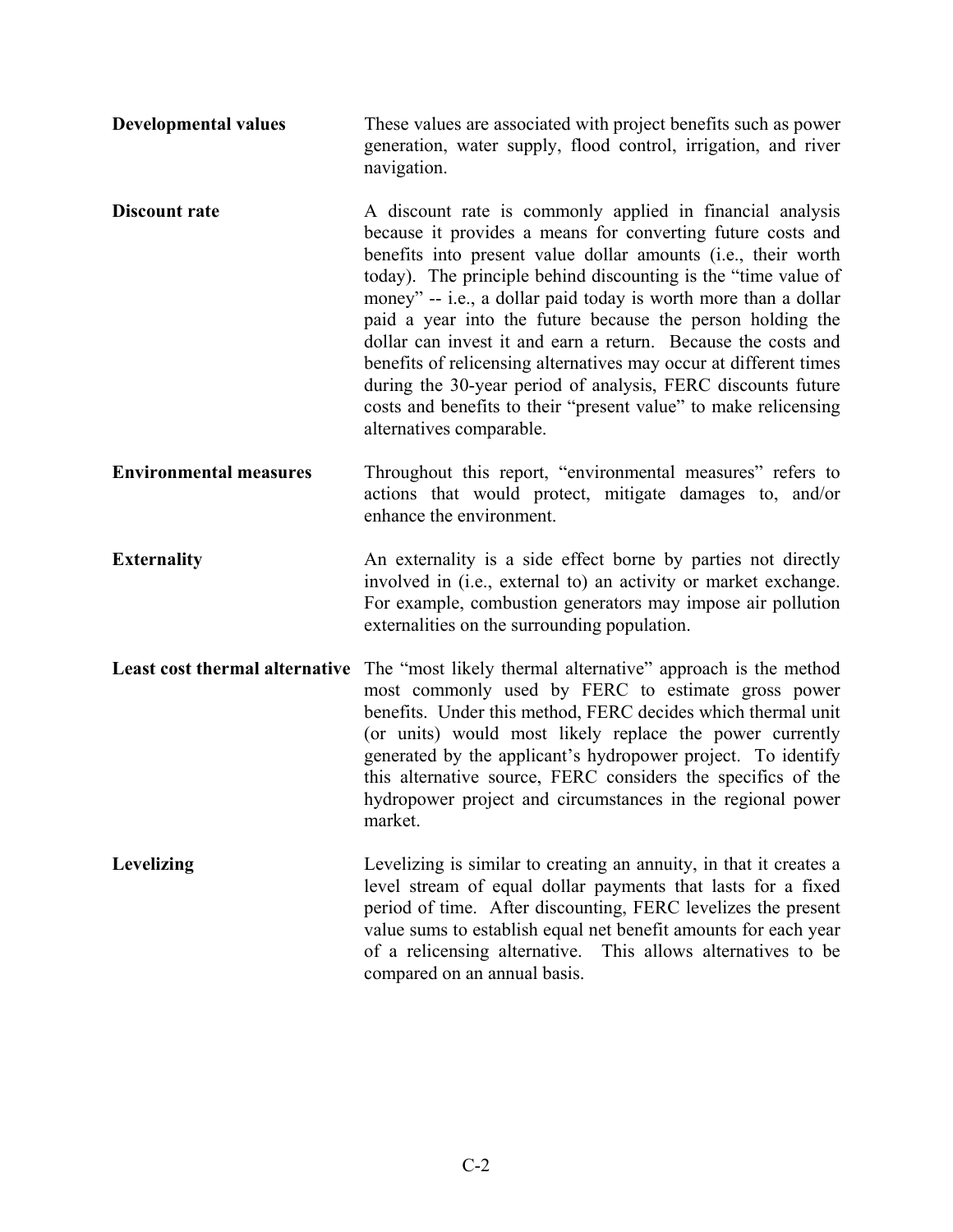| <b>Marginal benefit/cost</b> | Marginal benefit refers to the additional benefit from<br>consuming one more unit of a good or service.<br>Similarly,<br>marginal cost refers to the additional cost of producing one<br>more unit of a good or service. Economic theory suggests that<br>a resource is efficiently allocated when the marginal benefit of<br>supplying the good is equal to the marginal cost.                               |
|------------------------------|---------------------------------------------------------------------------------------------------------------------------------------------------------------------------------------------------------------------------------------------------------------------------------------------------------------------------------------------------------------------------------------------------------------|
| "No-action" alternative      | FERC has established that the appropriate baseline to use for<br>evaluating relicensing alternatives is the current operation of<br>the project under its existing license and the current waterway<br><i>environment.</i> FERC refers to this baseline as the "no-action"<br>alternative since the alternative requires no changes to current<br>project operations.                                         |
| Non-developmental values     | These values are associated with waterway benefits such as<br>fish and wildlife resources, recreational opportunities, and<br>other aspects of environmental quality.                                                                                                                                                                                                                                         |
| <b>Non-power values</b>      | These values include services provided by the river, such as<br>fish and wildlife resources, recreational opportunities, and<br>other environmental amenities, as well as services provided by<br>the project, such as water supply, flood control, irrigation, and<br>river navigation.                                                                                                                      |
| <b>Non-use value</b>         | Non-use values are the economic benefits that accrue to those<br>who do not directly use the resource and perhaps never intend<br>to do so. In this report, we use the term "non-use value" to<br>refer to a class of economic benefits that include:                                                                                                                                                         |
|                              | Existence value, <i>i.e.</i> , knowledge of continued<br>existence of the resource;                                                                                                                                                                                                                                                                                                                           |
|                              | Bequest value, i.e., preserving the resource for<br>future generations; and                                                                                                                                                                                                                                                                                                                                   |
|                              | Option value, <i>i.e.</i> , having the option to use the<br>resource in the future.                                                                                                                                                                                                                                                                                                                           |
| Peaking project              | A peaking hydroelectric project regulates flows to maximize<br>energy values. A peaking project increases flows to generate<br>more electricity during periods of peak demand (when energy<br>prices are high), and reduces flows to store up capacity during<br>periods of low demand (when energy prices are low). Thus,<br>flows through a peaking project may be greater during the day<br>than at night. |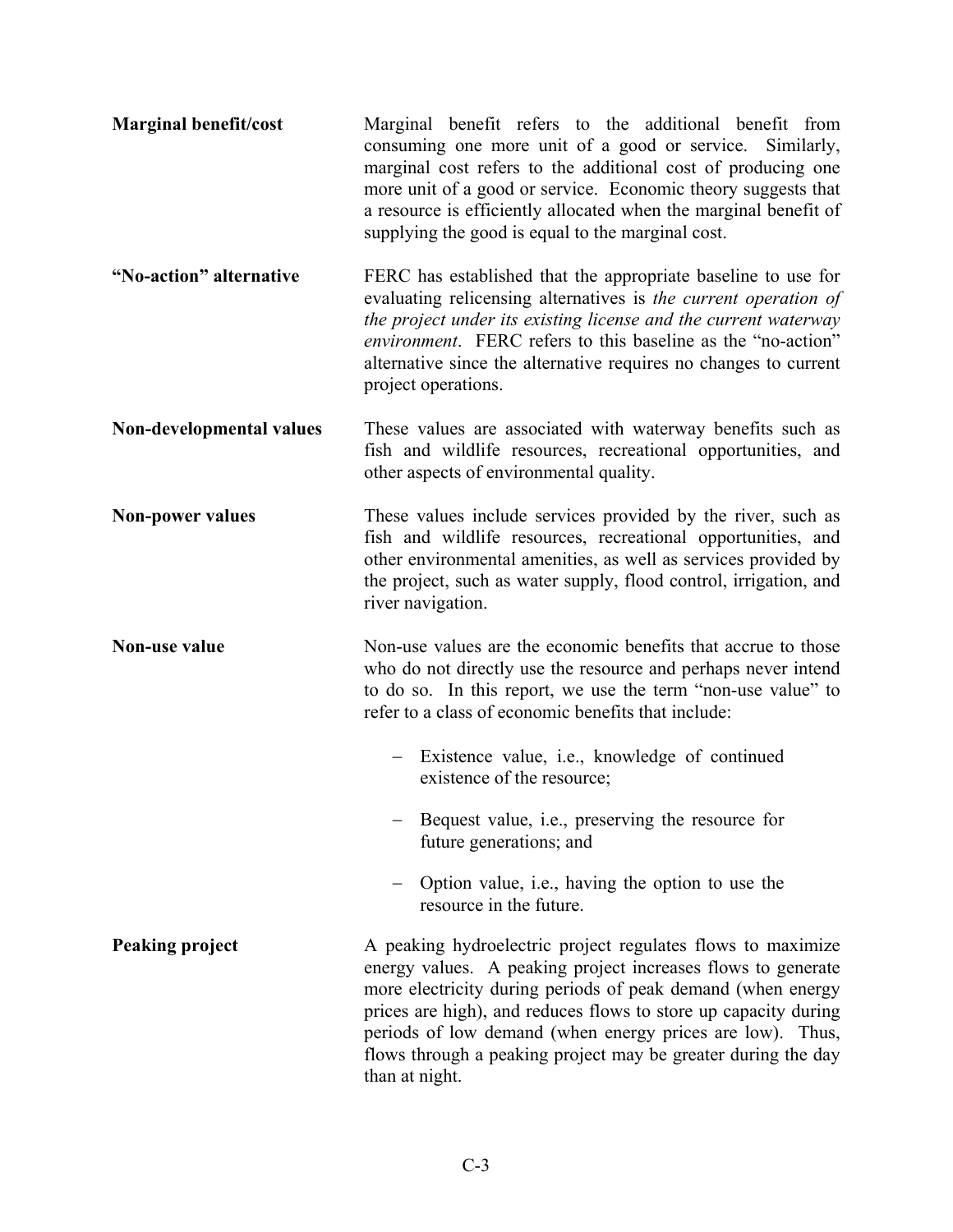- **Project services** Beyond power generation, hydroelectric projects may offer services such as flood control, water supply, irrigation, and river navigability.
- **Revealed preference** A range of valuation techniques exist under the general category of revealed preference. Revealed preference techniques examine individuals' behavior in markets in response to changes in environmental or other amenities, i.e., people "reveal" their value by their behavior. For example, people may exhibit their value for environmental quality through purchases in the housing market, paying more for homes near clean water, conservation land, or other environmental amenities.
- **Run-of-river project** A run-of-river hydroelectric project allows the river to run through the project; flows are not regulated as they are by a peaking project.
- **Stated preference** Stated preference approaches are used to value environmental and other amenities when no market, either direct or indirect, exists for them. At a basic level, stated preference approaches involve asking individuals about the value they place on amenities such as natural resources, i.e., respondents "state" their values. Contingent valuation is the predominant type of stated preference technique used to value non-market goods and services.
- **Sunk costs** A sunk cost is a cost that has already occurred and cannot be changed by future decisions. In FERC's analysis, sunk costs are usually included as "net investment costs" -- previous expenditures that have created financial obligations for the future.
- **Use value** Use values associated with natural resources include values for goods and services that humans realize through direct or indirect use of the resource; e.g., swimming in a lake, aesthetic enjoyment of a forest.
- **Willingness to pay** Economists have refined methods to measure individuals' "willingness to pay" for various amenities, including environmental amenities not typically bought and sold in markets. Willingness to pay represents the amount of money an individual would give up to receive an increase in such an environmental amenity.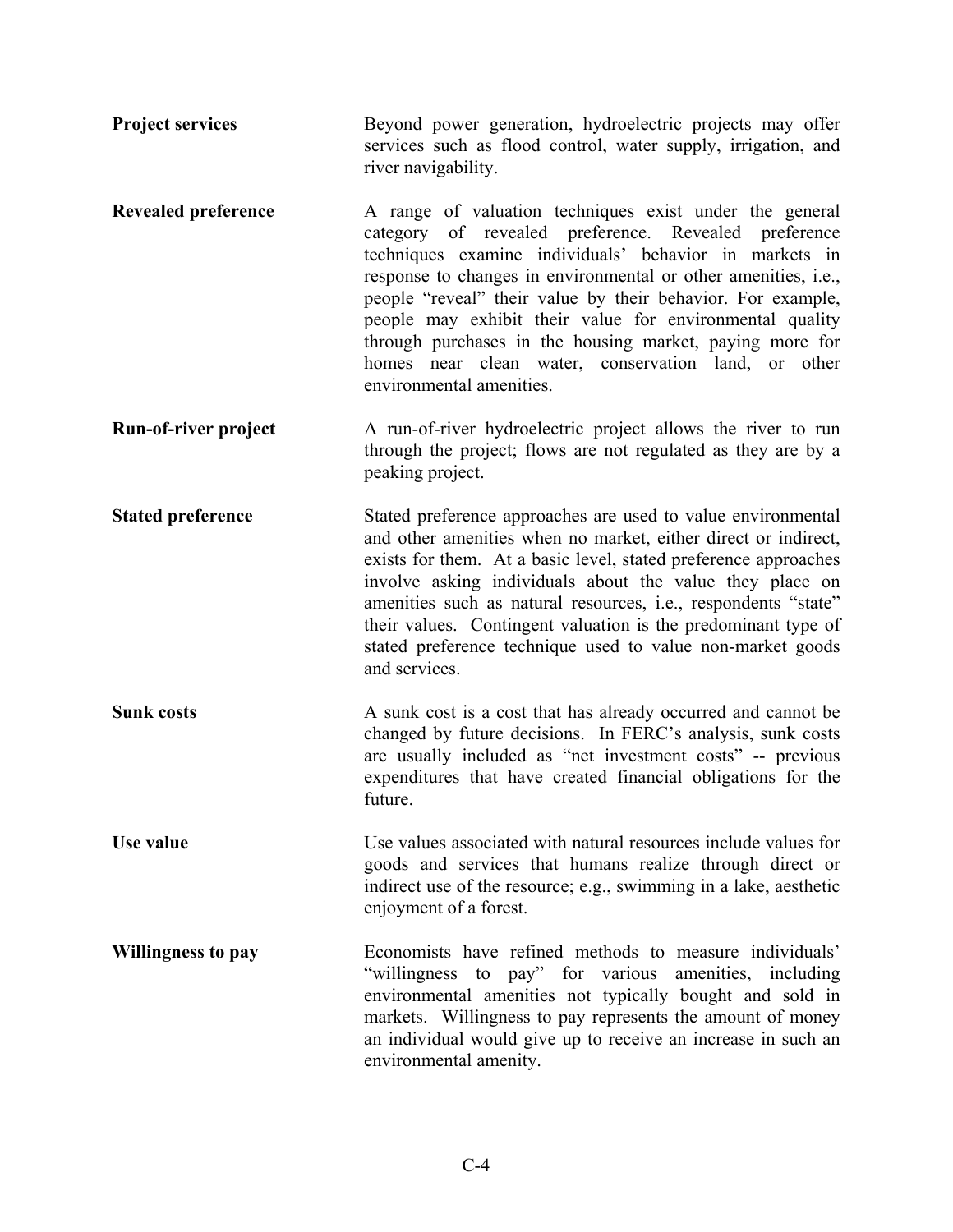#### **REFERENCES**

- Adamowicz, W., et al. 1994. "Combining Revealed Preference and Stated Preference Methods for Valuing Environmental Amenities," *Journal of Environmental Economics and Management*, 26(3):271-292.
- Arnold, F.S. 1986. *Discounting from a Social Perspective: First Principles*, prepared for the Office of Toxic Substances, U.S. Environmental Protection Agency.
- Arrow, K., et al. 1993. *Report of the NOAA Panel on Contingent Valuation*.
- Barro, R.J., et al. 1990. *World Real Interest Rates*, Working Paper No. 3317, Cambridge, MA: National Bureau of Economic Research.
- Bergstrom, J.C. and H.K. Cordell. 1991. "An Analysis of the Demand for and Value of Outdoor Recreation in the United States," *Journal of Leisure Research*, 23(1):67-86.
- Berrens, R.P., et al. 1996. "Valuing the Protection of Minimum Instream Flows in New Mexico," *Journal of Agricultural and Resource Economics*, 21(2):294-309.
- Berrens, R.P., et al. 1993. "Valuation Issues in an Urban Recreational Fishery: Spring Chinook Salmon in Portland, Oregon, " *Journal of Leisure Research*, 25(1):70-83.
- Boltz, S.E., et. al. 1995. "Using the 1992 Energy Policy Act Provisions For Preparation Of Environmental Assessments," *ASCE Waterpower '95: Proceedings of the International Conference on Hydropower*, San Francisco, CA, July 25-28, vol. 1.
- Bowker, J.M., et al. 1997. "Benefits Transfer and Count Data Travel Cost Models: An Application and Test of a Varying Parameter Approach with Guided Whitewater Rafting," Working Paper, USDA Forest Service, Southern Research Station, Athens, GA.
- Bowker, J. M., et al. 1996. "Toward a Value for Guided Rafting on Southern Rivers," *Journal of Agricultural and Applied Economics*, 28(2):423-432.
- Boyle, K.J., et al. 1993. "The Role of Question Order and Respondent Experience in Contingent-Valuation Studies," *Journal of Environmental Economics and Management,*  25:S-80-S-99.
- Boyle, K.J. and J.C. Bergstrom. 1992. "Benefit Transfer Studies: Myths, Pragmatism, and Idealism, " *Water Resources Research*, 28(3):657-663.
- Boyle, K.J., M.F. Teisl, J.R. Moring and S.D. Reiling. 1991. *Economic Benefits Accruing to Sport Fisheries on the Lower Kennebec River from the Provision of Fish Passage at Edwards Dam or from the Removal of Edwards Dam*, prepared for Maine Department of Marine Resources.
- Boyle, et. al., "A Database of Sport Fishing Values." prepared for the U.S. Fish and Wildlife Service.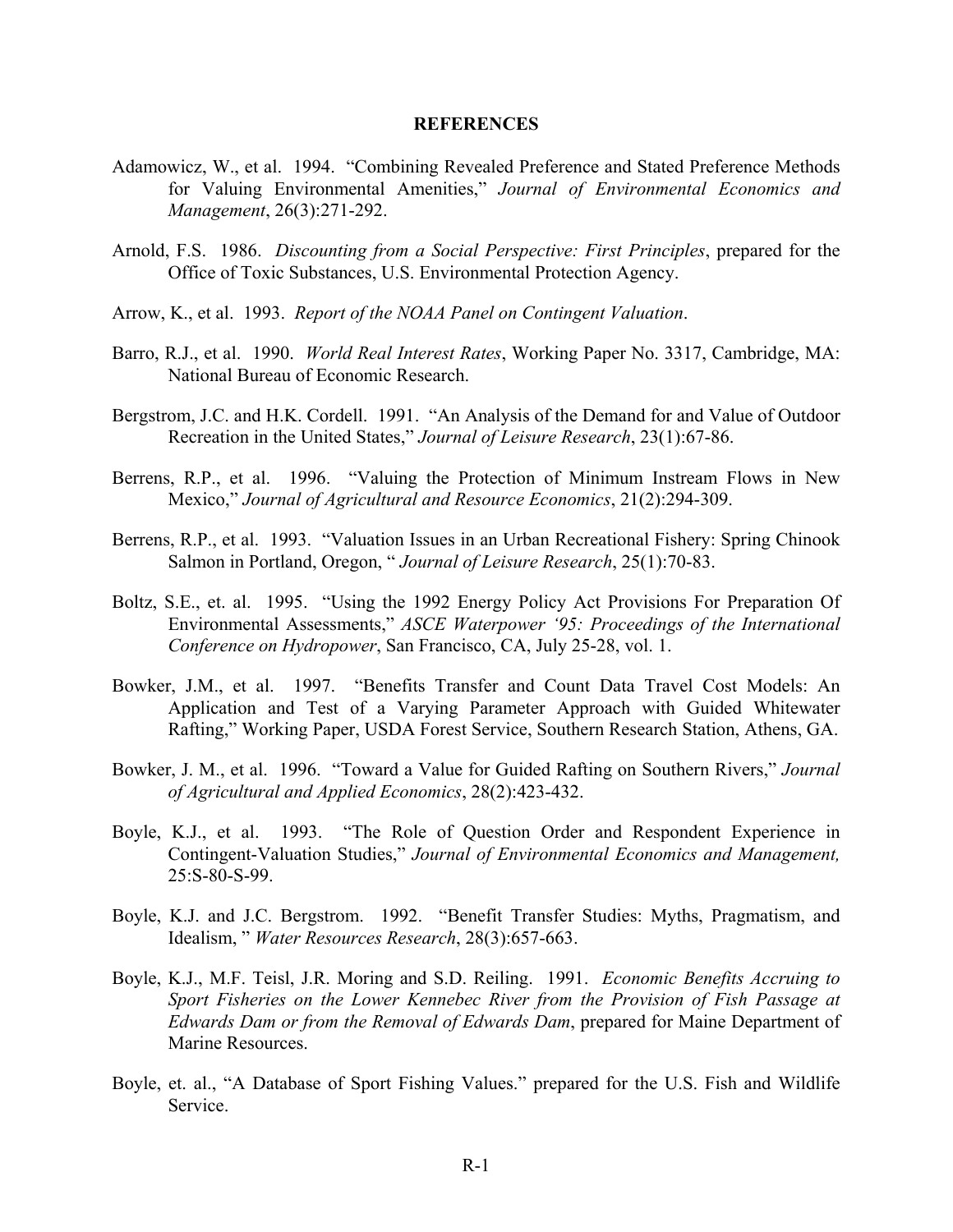- Brooks, R. 1991. *Montana Bioeconomics Study: A Contingent Valuation of Lake and Reservoir Fishing: Angler Attitudes and Economic Benefits*, State of Montana, Department of Fish, Wildlife and Parks.
- Brown, G., Jr., and R. Mendelsohn. 1984. "The Hedonic Travel Cost Method," *The Review of Economics and Statistics*, 66:427-433.
- Brown, T.C. 1991. "Water for Wilderness Areas: Instream Flow Needs, Protection, and Economic Value," *Rivers*, 2(4):311-325.
- Brown, T.C., et al. 1992. "Addressing the Direct Effects of Streamflow on Recreation: A Literature Review," *Water Resources Bulletin*, 27(6):979-989.
- California Energy Commission. 1994. *The Air Quality Model*, Sacramento, CA: Regional Economic Research, Inc.
- Clonts, H.A. and J.W. Malone. 1990. "Preservation Attitudes and Consumer Surplus in Free-Flowing Rivers," in *Social Science and Natural Resource Recreation Management*, edited by Joanne Vining, Boulder, San Francisco and Oxford: Westview Press.
- Daubert, J.T. and R.A. Young. 1981. "Recreational Demands for Maintaining Instream Flows: A Contingent Valuation Approach," *American Journal of Agricultural Economics*, pp. 666-676.
- Davis, R.M., et al. 1996. *Economic and Financial Analysis: Federal Energy Regulatory Commission Projects No. 1417 and No. 1835*, Economics Group, Technical Service Center, U.S. Bureau of Reclamation.
- Day, J.C., and J.R. Gilpin. 1974. "The Impact of Man-Made Lakes on Residential Property Values: A Case Study and Methodological Exploration," *Water Resources Research*,  $10(1)$ .
- Diamond, P. and J. Hausman. 1993. *Contingent Valuation: A Critical Assessment*, North Holland Press.
- Donnelly, D.M., et al. 1985. *Net Economic Value of Recreational Steelhead Fishing in Idaho*, U.S. Forest Service, Rocky Mountain Forest and Range Experiment Station.
- Douglas, A.J. and D.A. Harpman. 1995. "Estimating Recreation Employment Effects with IMPLAN for the Glen Canyon Dam Region," *Journal of Environmental Management*, 44:233-247.
- Duffield, J.W. 1993. *Determining The Economic Value of Whitewater Boating on the Bristol Stretch of the Pemigewasset River*, prepared for Public Service of New Hampshire.
- Duffield, J.W., et al. 1992. "Recreation Benefits of Instream Flow: Application to Montana's Big Hole and Bitterroot Rivers," *Water Resources Research*, 28(9):2169-2181.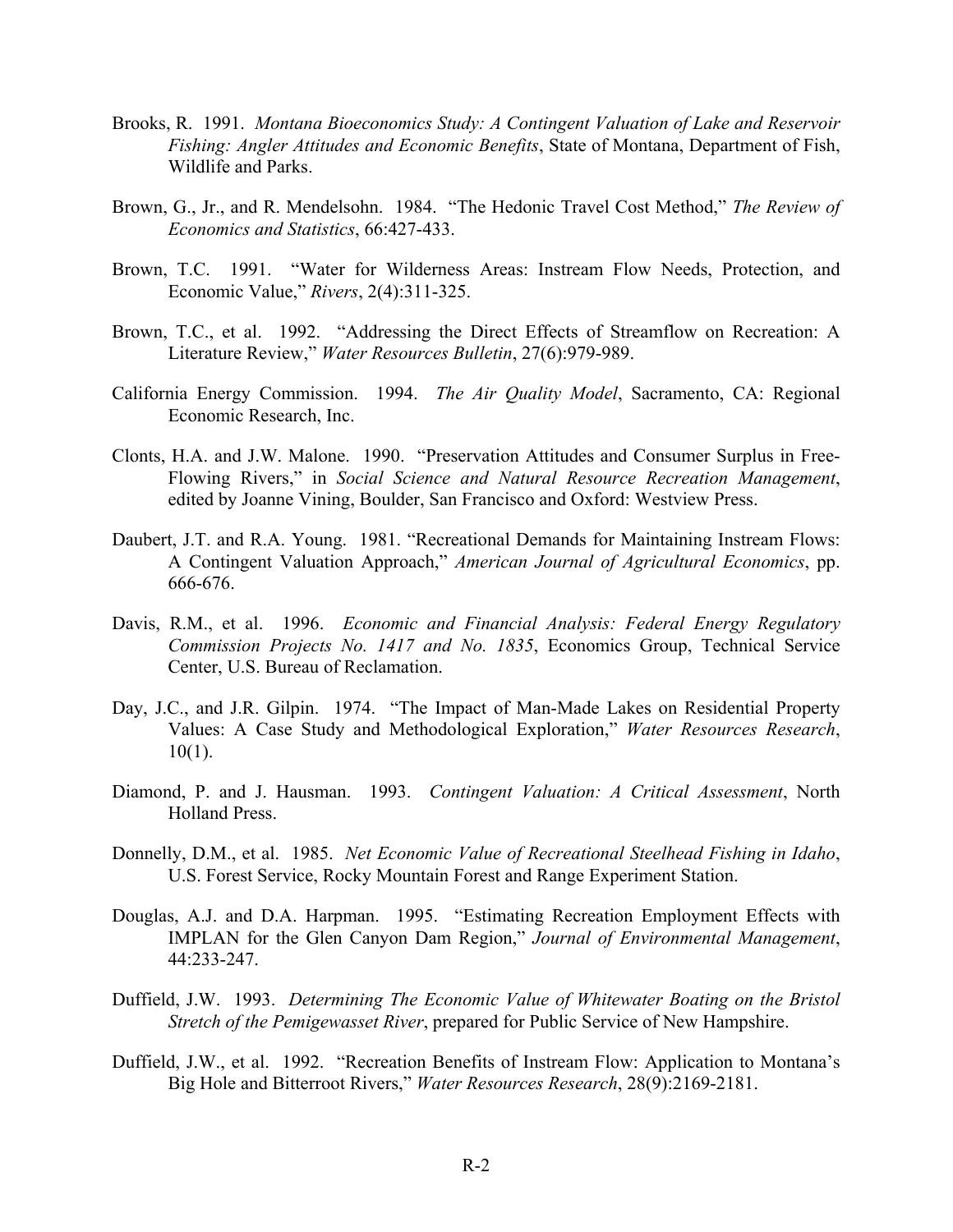- Duffield, J., et al. 1990. *Instream Flows in the Missouri River Basin: A Recreation Survey and Economic Study*, prepared for Montana Department of Natural Resources and **Conservation**
- European Commission. 1995. *ExternE: Externalities of Energy*, Luxembourg: Office for Official Publications of the European Communities.
- FERC. 1998. *Workshop on Evaluating the Economics of Hydroelectric Projects at FERC*, Office of Hydropower Licensing.
- FERC. 1997. *Final Environmental Impact Statement, Kennebec River Basin, Maine*, FEIS-0097.
- FERC. 1996. *Final Environmental Impact Statement, Deerfield River Projects*, FEIS-0105.
- FERC. 1996. *Final Environmental Impact Statement, Condit Hydroelectric Project*, FEIS-0103.
- FERC. 1996. *Final Environmental Impact Statement, North Georgia Hydroelectric Project*, FEIS-0098.
- FERC. 1996. *Final Environmental Impact Statement, Upper Penobscot River Basin, Maine*, FEIS-0075.
- FERC. 1996. *Guidelines for the Applicant Prepared Environmental Assessment (APEA) Process*, Office of Hydropower Licensing.
- FERC Order 888. 1996. "Promoting Wholesale Competition Through Open Access Non-Discriminatory Transmission Services by Public Utilities; Recovery of Stranded Costs by Public Utilities and Transmitting Utilities," 18 CFR Parts 35 and 385.
- FERC. 1995. *Order Issuing New License, Mead Corporation*, Project No. 2506.
- FERC. 1993. *Deciding Competing Resource Use Issues at FERC -- From Theory to Practice*, prepared by James M. Fargo.
- FERC. 1991. *Evaluating Relicense Proposals at the Federal Energy Regulatory Commission*, Office of Hydropower Licensing, Paper No. DPR-2, Washington, DC.
- FERC. 1990. *Hydroelectric Project Relicensing Handbook*, Office of Hydropower Licensing.
- FERC. 1988. *Environmental Assessment for Hydropower License, Morris Sheppard Dam Water Power Project.* Project No. 1490-003.
- Fox-Penner, P. 1997. *Electric Utility Restructuring: A Guide to the Competitive Era*, Vienna, VA: Public Utilities Reports, Inc.
- Freeman, A.M., III. 1995. *The Economic Benefits of Removing Edwards Dam*, (unpublished).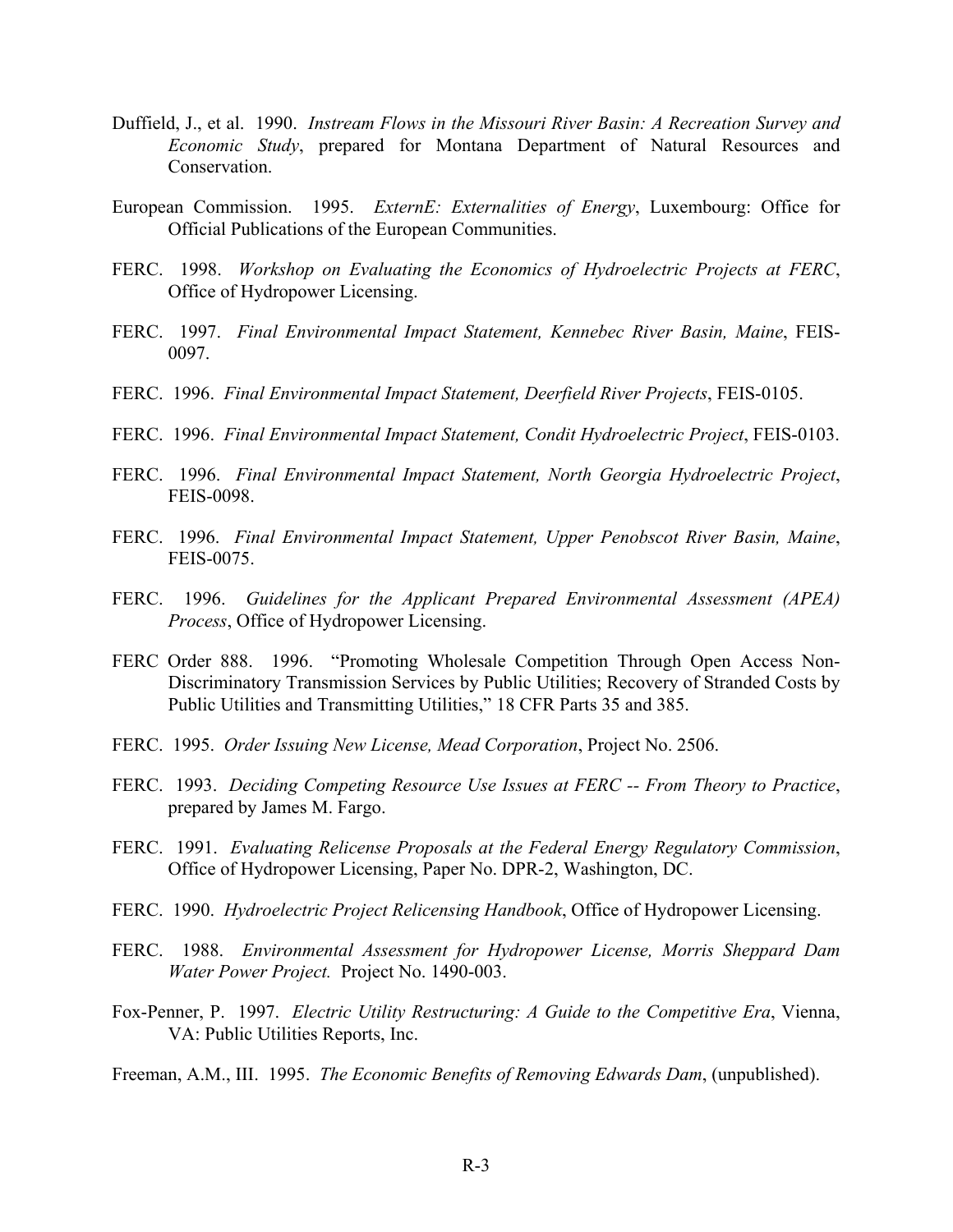- Freeman, A.M., III. 1993. *The Measurement of Environmental and Resource Values*, Washington, DC: Resources for the Future.
- Frymier, L.G., et al. 1998. *The White River Valuation Study: A Report on The Value of Maintaining Natural River Flows on Vermont's White River*, Northeast Natural Resource Center, Montpelier, VT.
- Gilbert, A.H., et al. 1996. *The Clyde River Valuation Study: A Research Report on The Value of Dam Removal and Landlocked Salmon Restoration on the Clyde River to Vermont State Residents*, prepared for Vermont Natural Resources Council.
- Grimm, L.T. 1990. "Fishery Protection and FERC Hydropower Relicensing under ECPA: Maintaining A Deadly Status Quo," *Environmental Law*, 20(929):929-073.
- Hansen, L.T. and A. Hallam. 1991. "National Estimates of the Recreational Value of Streamflow," *Water Resources Research*, 27(2):167-175.
- Harpman, D.A., et al. 1994. "Nonuse Economic Value: Emerging Policy Analysis Tool," *Rivers*, 4(4):280-291.
- Harpman, D.A., et al. 1993. "A Methodology for Quantifying and Valuing the Impacts of Flow Changes on a Fishery," *Water Resources Research*, 29(3):575-583.
- Hartman, R.W., (Congressional Budget Office). 1990. "One Thousand Points of Light Seeking a Number: A Case Study of CBO's Search for a Discount Rate Policy," *Journal of Environmental Economics and Management*, Vol. 18, No. 2.
- Hill, J. 1996. "Environmental Considerations in Licensing Hydropower Projects: Policies and Practices at the Federal Energy Regulatory Commission," *American Fisheries Society Symposium 16*, p. 191.

Hydropower Reform Coalition. 1997. *Environmental "Baseline" In FERC Relicensing*.

- Johnson, D.M. 1989. *Economic Benefits of Alternative Fishery Management Programs*. Dissertation, DAI 51, Colorado State University.
- Johnson, N.S. and R.M. Adams. 1988. "Benefits of Increased Streamflow: The Case of the John Day River Steelhead Fishery," *Water Resources Research*, 24(1&11):1839-1846.
- Khatri-Chhetri, J.B., and J.C. Hite. 1990. "Impact of Reservoir Levels on the Market Value of Lakeshore Properties," *Rivers*, 1(2):138-147.
- Kirchhoff, S., et al. 1997. "Evaluating the Performance of Benefit Transfer: An Empirical Inquiry," *Journal of Environmental Economics and Management*, 33(1):75-93.
- Kopp, R.J., and V.K. Smith. 1993. *Valuing Natural Assets: The Economics of Natural Resource Damage Assessment*, Resources For the Future.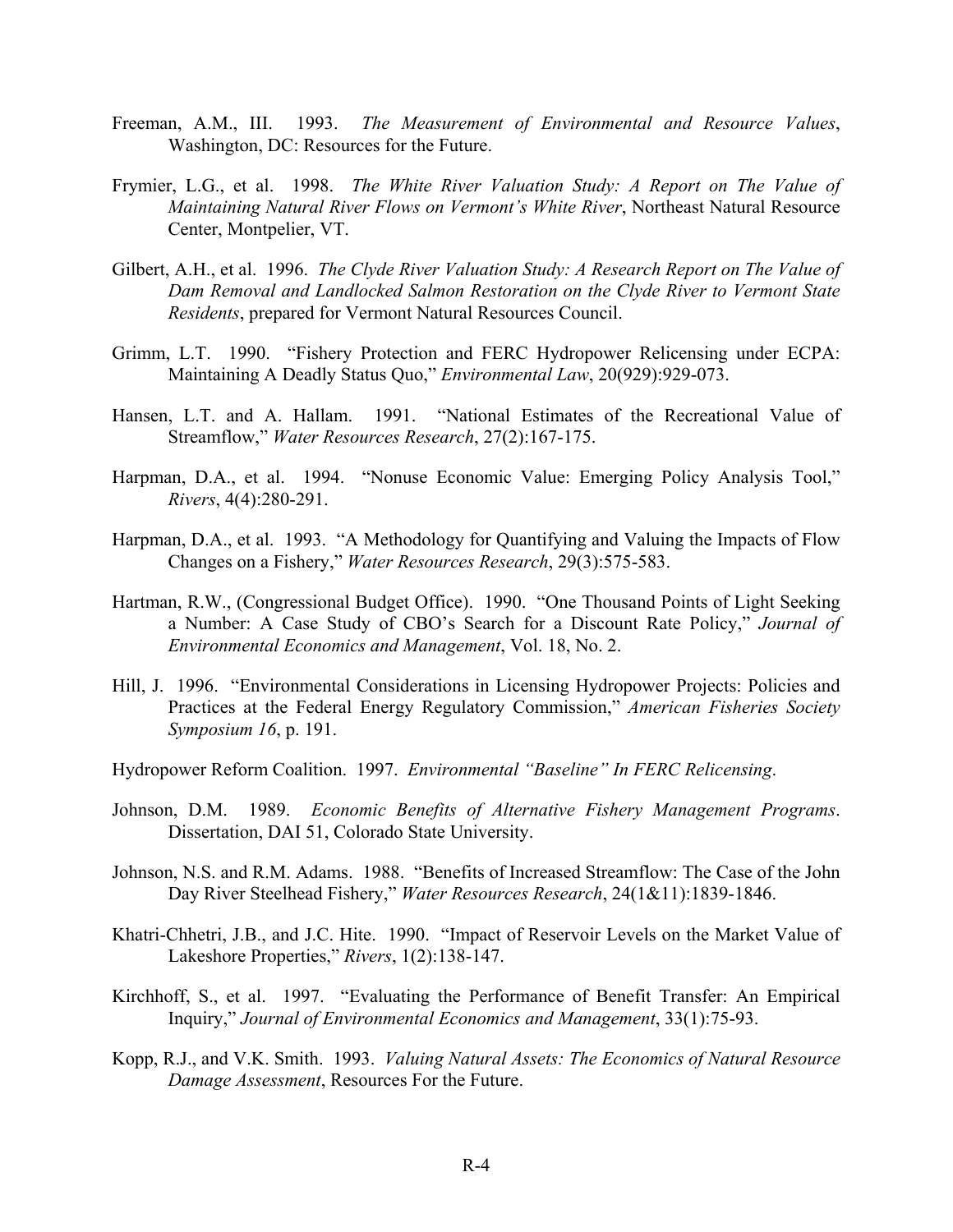Krutilla, J.V. 1967. "Conservation Reconsidered," *American Economic Review*, 57:777-786.

- Lind, R.C. 1990. "Reassessing the Government's Discount Rate Policy in Light of New Theory and Data in a World Economy with a High Degree of Capital Mobility," *Journal of Environmental Economics and Management*, 18(2), Part 2.
- Lind, R.C. 1982. "A Primer on the Major Issues Relating to the Discount Rate for Evaluating National Energy Options," in Robert C. Lind, ed., *Discounting for Time and Risk in Energy Policy,* Washington, DC: Johns Hopkins University Press for Resources for the Future.
- Loomis, J.B. 1996. "Measuring the Economic Benefits of Removing Dams and Restoring the Elwah River: Results of a Contingent Valuation Survey," *Water Resources Research*, 32(2):441-447.
- Loomis, J. and M. Feldman. 1995. "An Economic Approach to Giving 'Equal Consideration' to Environmental Values in FERC Hydropower Relicensing," *Rivers*, 5(2):96-108.
- Loomis, J.B. 1992. "The Evolution of a More Rigorous Approach to Benefit Transfer: Benefit Function Transfer," *Water Resources Research*, 28(3):701-705.
- Loomis, J.B. 1988. "The Bioeconomic Effects of Timber Harvesting on Recreational and Commercial Salmon and Steelhead Fishing: A Case Study of the Siuslaw National Forest," *Marine Resource Economics*, 5:43-60.
- Loomis, J. 1987. "The Economic Value of Instream Flow: Methodology and Benefit Estimates for Optimum Flows," *Journal of Environmental Management*, 24:169-179.
- Loomis, John, et al. 1986. "Economic Losses to Recreational Fisheries Due to Small-Head Hydro-Power Development: A Case Study of the Henry's Fork in Idaho," *Journal of Environmental Management*, Vol. 22, pp. 85-94.
- Lyon, R.M. 1990. "Federal Discount Rate Policy, the Shadow Price of Capital, and Challenges for Reforms," *Journal of Environmental Economics and Management*, 18(2), Part 2.
- Marcus, D. 1997. *FERC's Economic Analysis Of Hydro Projects: A Review Of Policy And Practice Since The Mead Decision*, prepared for the Hydropower Reform Coalition.
- Morey, E.R., et al. 1993. "A Repeated Nesting Model of Atlantic Salmon Fishing," *American Journal of Agricultural Economics*, 75(3):578-592.
- Meyer, P., et al. 1986. *Calculation of Environmental Costs and Benefits Associated with Hydropower Development in the Pacific Northwest*, prepared for Bonneville Power Administration.
- Meyer Resources Inc. 1996. *An Analysis of: "FERC/DEIS-0103 -- Condit Hydroelectric Project -- FERC 2342-005 Washington,"* Davis, CA: prepared for American Rivers and The Yakima Indian Nation.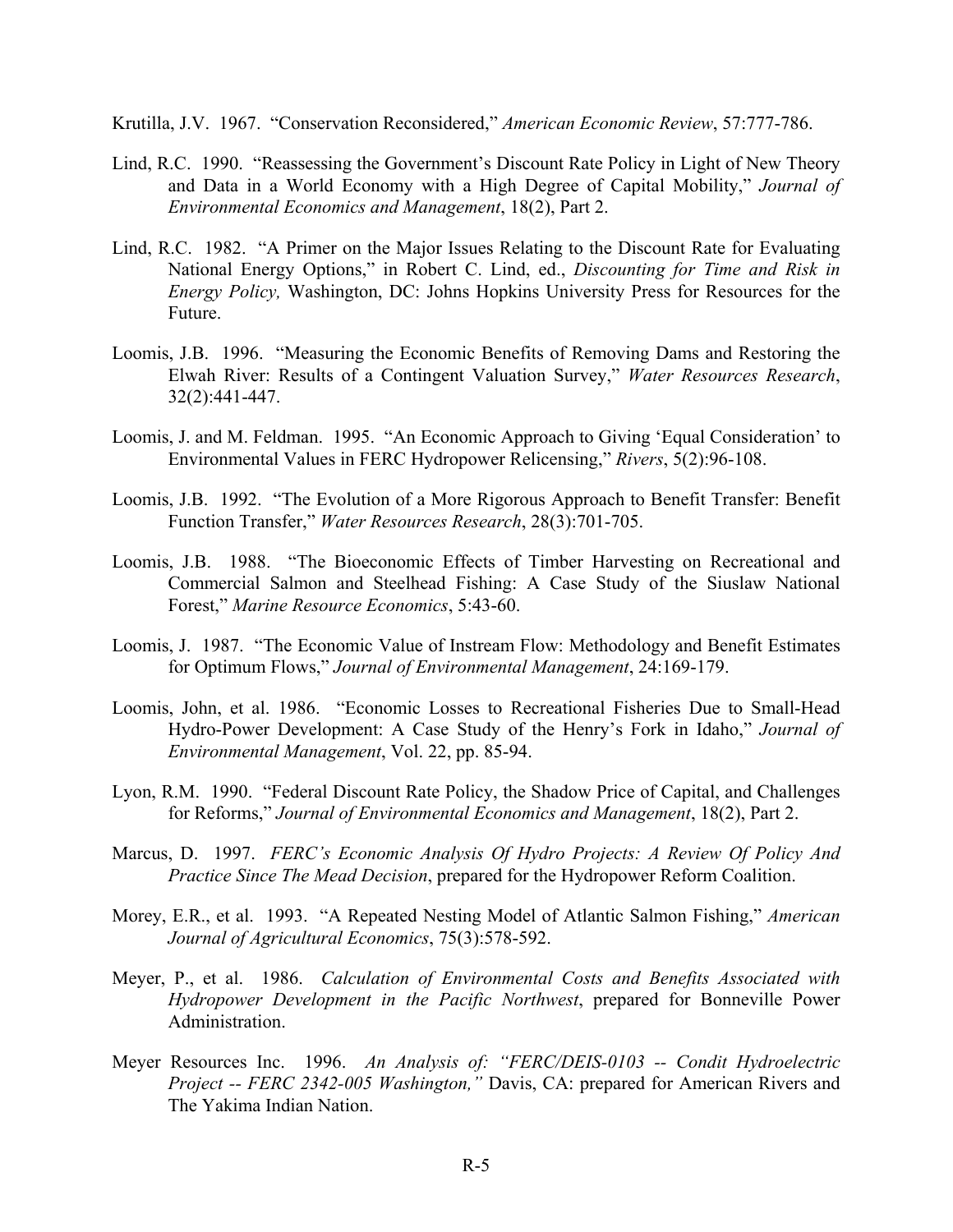- Mitchell, R.C. and R.T. Carson. 1989. *Using Surveys to Value Public Goods: The Contingent Valuation Method*, Resources for the Future, Washington, DC.
- Narayanan, R. 1986. "Evaluation of Recreational Benefits of Instream Flows," *Journal of Leisure Research*, 18(2):116-128.
- Northeast Natural Resource Center of the National Wildlife Federation and River Watch Network. 1995. *Fishing for Values*, Vols. 1 and 2.
- Olsen, Darryll, et al. 1991. "Existence and Sport Values for Doubling the Size of Columbia River Basin Salmon and Steelhead Runs." *Rivers*, 2(1):4-56.
- Olympic National Park. 1995. National Park Service, *Final Environmental Impact Statement, Elwah River Ecosystem Restoration*.
- Office of Management and Budget. 1992. *Guidelines and Discount Rates for Benefit-Cost Analysis of Federal Programs*, Circular No. A-94.
- Randall, A. 1994. "A Difficulty with the Travel Cost Method," *Land Economics*, 70(1):88-96.
- Rowe, R.D., et al. 1995. *The New York State Electricity Externalities Cost Study*, prepared by Hagler Bailly Consulting, Inc., for the Empire State Electric Energy Research Corporation (ESEERCO), Oceana Publications, Inc.
- Samdahl, D.M. 1991. "Measuring Leisure: Categorical or Interval?" *Journal of Leisure Research*, 23(1):87-93.
- Sanders, L.D., et al. 1990. "Toward Empirical Estimation of the Total Value of Protecting Rivers," *Water Resources Research*, 26(7):1345-1357.
- Shaw, W.D. and M.T. Ozog. 1995. *Nonresident and Resident Participation in a Nested Recreation Demand Model: Modeling Trip Length*, University of Nevada-Reno.
- Smith, V.K. 1997. "Pricing What is Priceless: A Status Report on Non-Market Valuation of Environmental Resources," in *The International Yearbook of Environmental and Resource Economics 1997/1998: A Survey of Current Issues*, edited by H. Folmeer and T. Tietenberg.
- Sorg, C.F., et al. 1985. *Net Economic Value of Cold and Warm Water Fishing in Idaho*, U.S. Forest Service, Rocky Mountain Forest and Range Experiment Station, Resource Bulletin.
- Stolfo, Judith M., Staff Attorney, Office of the Regional Solicitor, "Comments on the Draft *Economic Analysis for Hydropower Licensing: Guidance and Alternative Methods,*" Memorandum to Ron Lambertson, Regional Director, U.S. Fish and Wildlife Service, Hadley, MA, September 11, 1998.